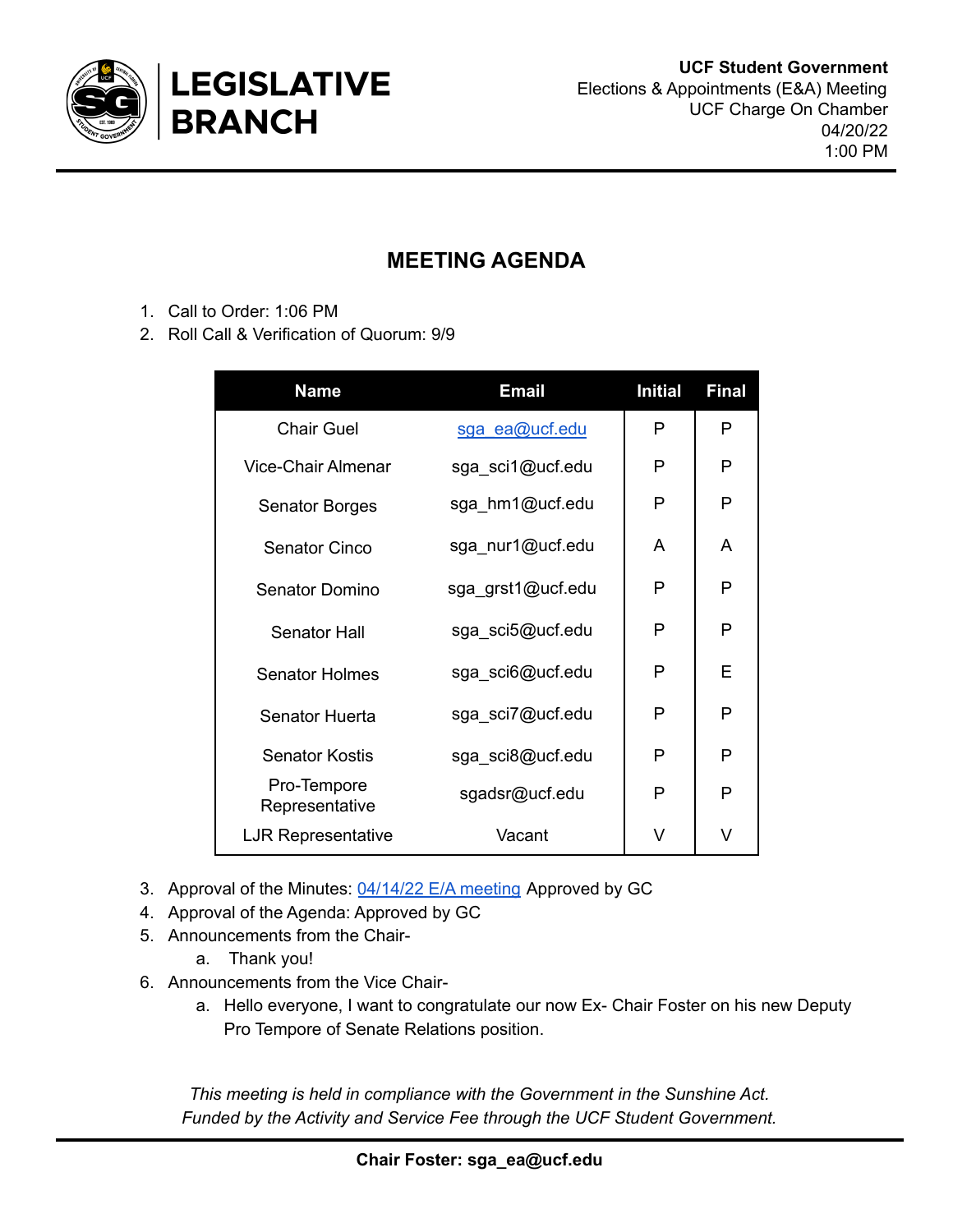

- b. I know recently in our legislative body there has been much drama and debate amongst our fellow senators, I implore that we keep all that drama out of our future decisions.
- c. It's wednesday! Go and check out the vendors outside the union!
- 7. Announcements from Committee Members
	- a. Pro Temp's report! Hello everyone!
		- i. My Schedule for the rest of the week
			- 1. Wednesday: 12-3 pm
			- 2. Thursday: 2:30-5 pm
			- 3. Friday: 12-5 pm (Virtual)
		- ii. The link to schedule 1:1's with me is listed below
			- 1. <https://calendly.com/pro-temp/1-1-with-pro-temp-ciresi>
		- iii. Will begin conducting training for my two newly confirmed deputies next week. Starting with Position Training and Office Goal Setting.
		- iv. All legislation is due by 5 pm today! Please send them to DLeg Wangen and CC me as well.
		- v. Due to the end of the Spring Semester on Thursday, I would greatly appreciate your feedback on my performance and if there is anything I can improve on going into the next semester
			- 1. PT Office [Feedback](https://forms.gle/6SS7GzVA1Y6mU6eYA) Form
		- b. DSR Foster- I Have emailed the director of KOTR to get an updated list of RSO's. However if you have any RSO's you want to represent in mind, please email me at [sgadsr@ucf.edu](mailto:sgadsr@ucf.edu) I have already received 10+ emails.
		- c. Kostis: Congrats Chairs!
		- d. Holmes: Congratulations! Apologies if my questions came off wrong, can't wait to see what the Chair will do
		- e. Hall: Abstained due to a very close relationship with both candidates. Glad this election showed that conflict of interest won't be a problem for this committee in the future. Very excited to work with E&A in the future.
		- f. Foster: Abstained bc of close relationship with Guel, close working relationship with Almenar.
- 8. Announcements from Non-Committee Members
	- a. Pro Tem
		- i. Congratulations to the Chair, Schedule a one on one.
- 9. Old Business-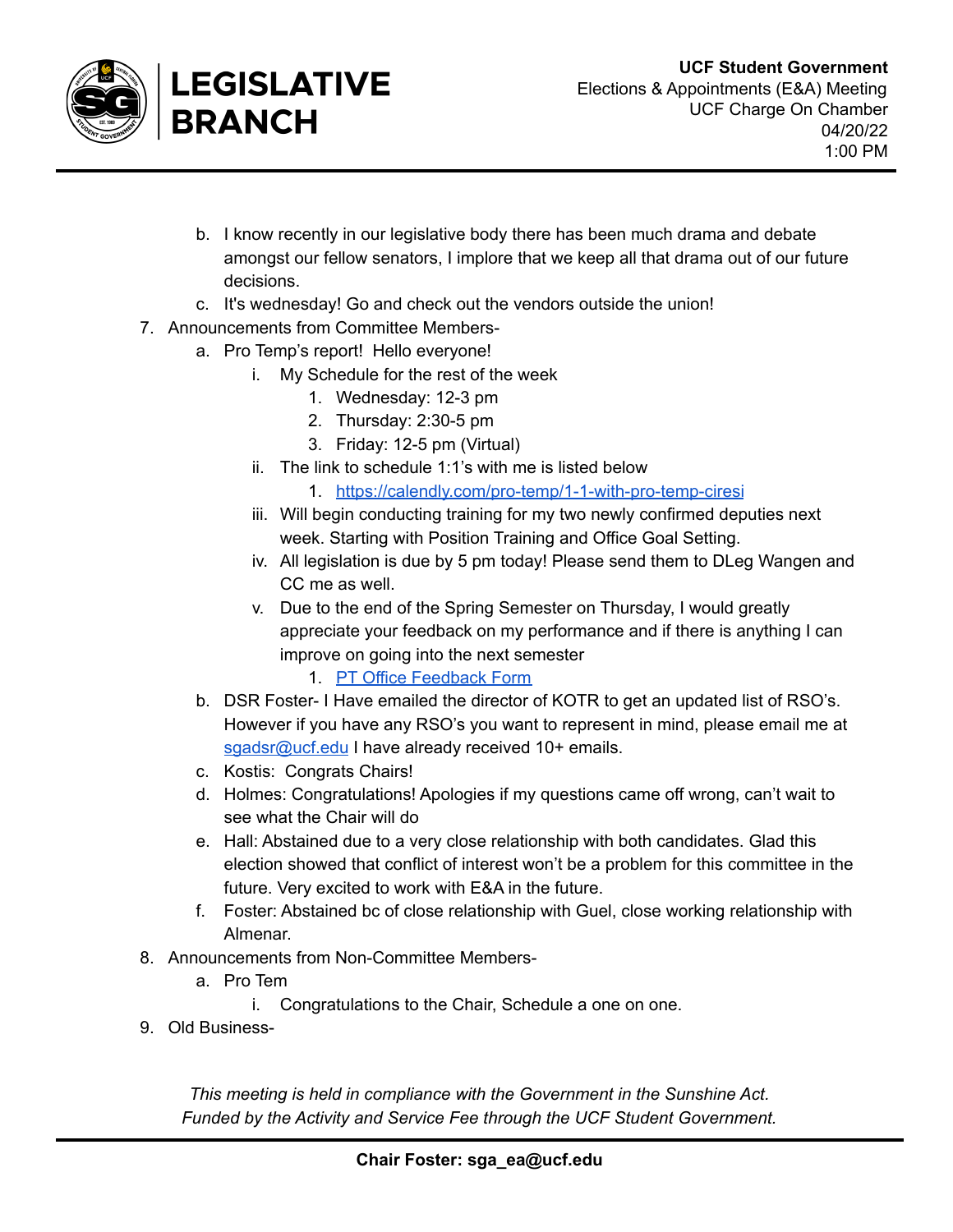

- a. None
- 10. New Business
	- a. None
- 11. Member Discussion-

**BRANCH** 

a. None.

- 12. Miscellaneous Business
	- a. Chair Elections

**LEGISLATIVE** 

- i. Nominations
	- 1. Senator Almenar
	- 2. Senator Guel
	- ii. Speeches
		- 1. Almenar
			- a. Orlando native, Valencia transfer. Venezuela & Dominican. Legislative intern for Anna Eskamani, various past experiences, voter registration, etc. Want to make SG more accessible and cooperative. Work with past E&A Chairs on Title VI. Advertis positions well. Work with Supervisor of Elections before and throughout elections.
		- 2. Guel
			- a. Passionate about everything she does, very diverse leadership positions in UCF and Orlando as a whole. Finds integrity very important to E&A and SG as a whole. Past Womxn's Caucus Chair, SBA VC, Scholarship Committee member, ORS Rep, Research Project lead, SHPS Student Adivsory Council, RA. Objective view. Agrees with "Accessible not Easy". Wants to table with SGLC to recruit new senators. Create a stronger relationship between EC and E&A. Update Title VI, very outdated. Get many perspectives. Hold confirmed senators accountable to their initiatives. Ensure accountability in all of SG. True Color is blue, really cares about SG. Reach our 70,000 student population through E&A.
	- iii. Questioning
		- 1. Huerta: How will you ensure that there are no biases influencing E&A for Cabinet appointments?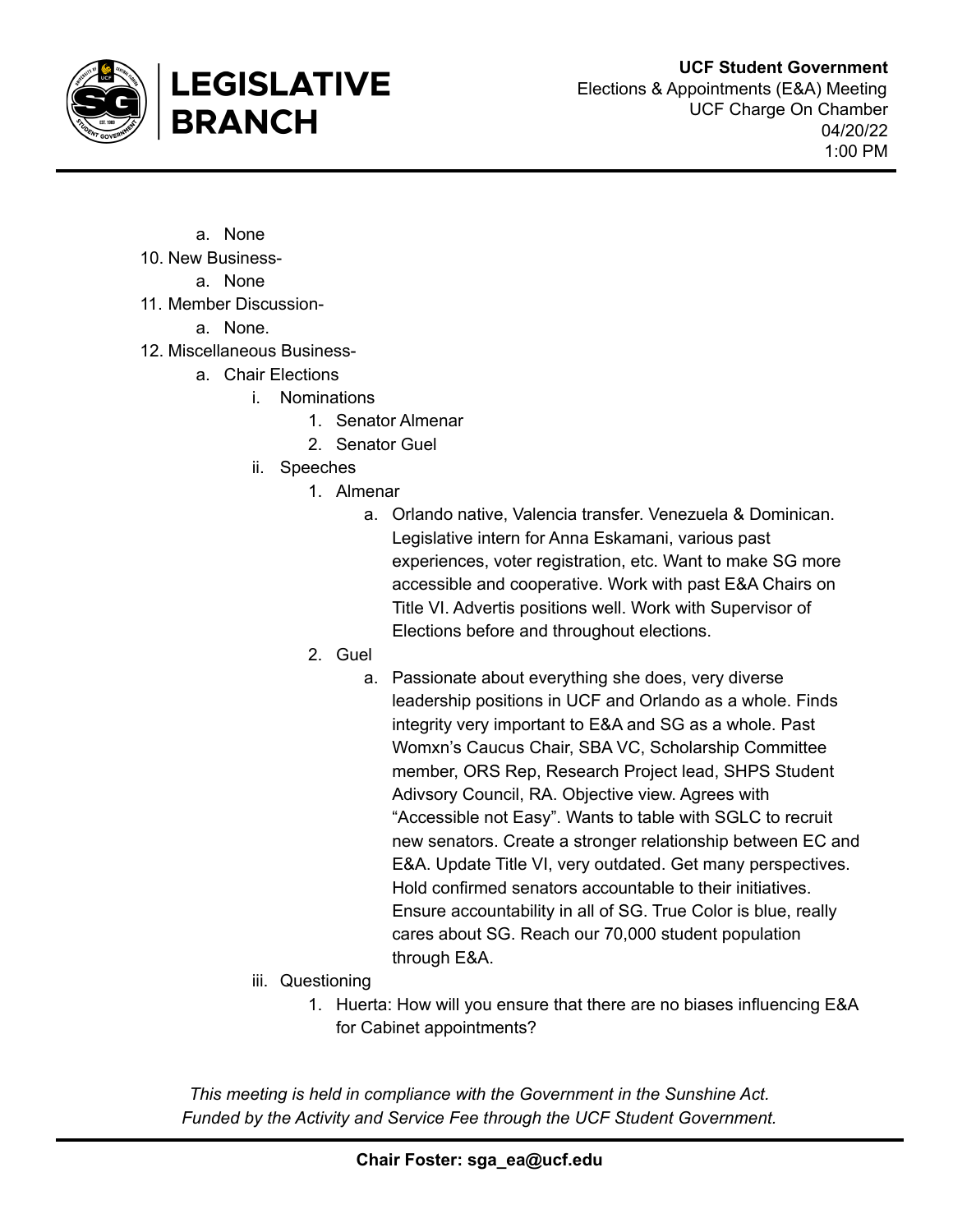

LEGISLATIVE

**BRANCH** 

- a. Almenar: Fairly easy to stay unbiased, if there are any biases, would like people to be open about prior personal or working relationship. Would encourage people to abstain from the vote, can debate and question, but abstain.
- b. Guel: Difficult to actively fight biases. Try to be open about potential biases. Not unfamiliar with remaining unbiased, has a position as an RA and mediating conversation. Not perfect, but would want the committee to hold her accountable. Be transparent about biases.
- 2. Holmes: When working with people on Title VI, how will you go about that, especially with any issues with previous relationships and mending/building relationships?
	- a. Guel: Don't think the relationship with the DLeg is torn, just think that there are things that need to be talked out. Communication is integral, tries to put herself in those people's shoes. Is very open to working with the DLeg and trying to rebuild the relationship. Believes that no one's perfect and that she wants to rebuild any poor relationships with others in Senate.
	- b. Almenar: Not super familiar with past relationships between people in Senate. Think it's important to be unbiased coming into relationships and to help others rebuild their relationships. Don't want there to be any drama. Know the current situation isn't amazing, but it's important to mend current relationships. No stake in previous relationship. As far as working with previous Chairs, would love to listen to past chairs. Would love to consider the way Title VI was or was not enforced last election.
- 3. Kostis: What can the other candidate bring to the table?
	- a. Almenar: Daisy has experience I don't and experience within SG. My road will be bumpy, whereas she would probably be stronger with immediately running meetings. She asks great questions in confirmations.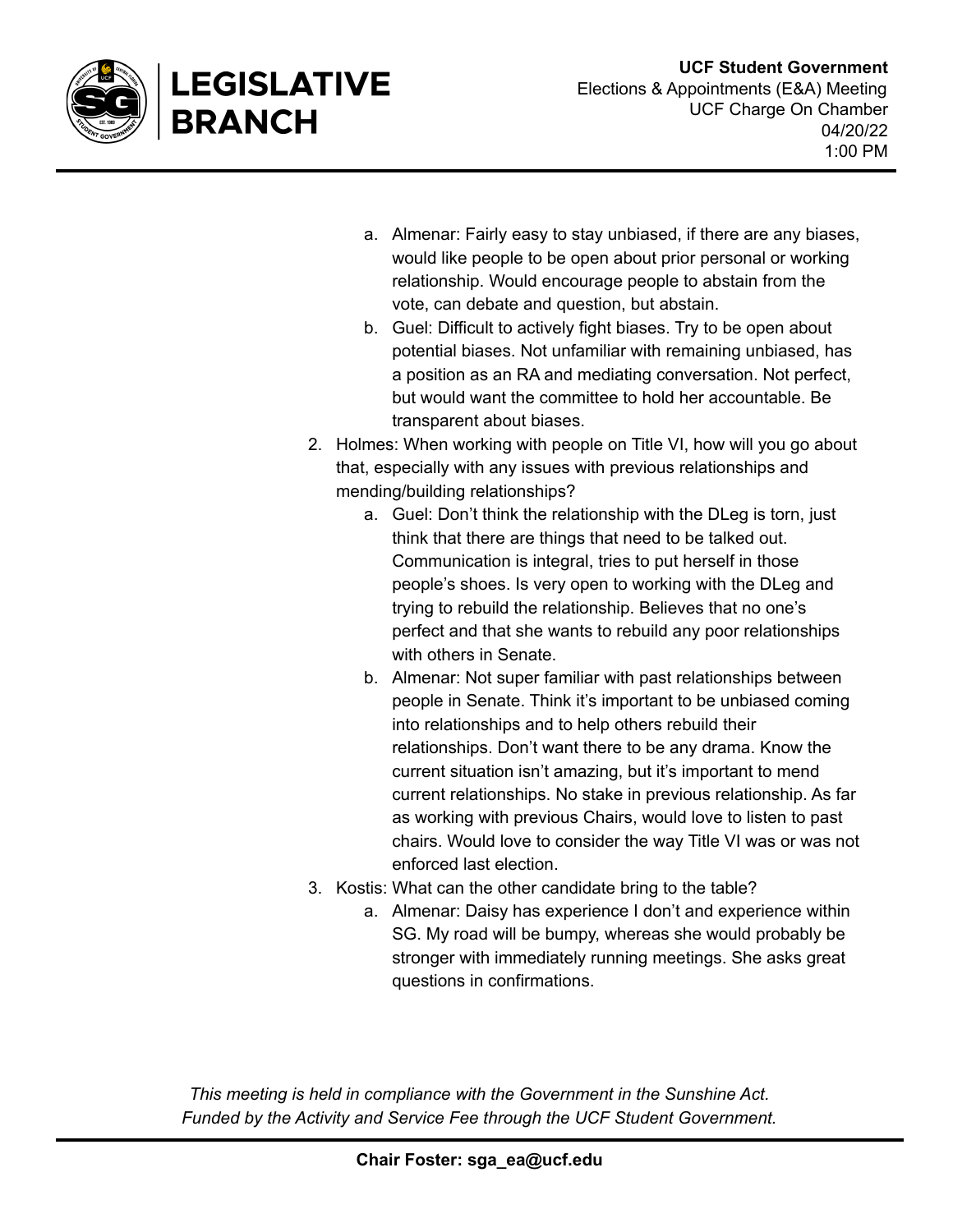

**LEGISLATIVE** 

**BRANCH** 

- b. Guel: JC has a fresh perspective and can probably see things she can't. He's a pretty balanced person, seems very committed and hardworking. Would make a good chair.
- 4. Holmes: Would you be open to the VC position if you don't win Chair elections? How would you support the chair?
	- a. Guel: Not sure if I would be VC. Looking for a more challenging position in life, whether in SG or other. Will be supportive to the Chair regardless of being VC or not. Leads democratically, hears opinions from others. Be supportive to E&A leadership and taking on any work they may delegate.
	- b. Almenar: If not elected, will stay VC. Would love to work with Guel on initiatives she wants to start on. He and Guel have similar initiatives. E&A seems to have a generally shared mindset, the job will get done no matter who is Chair.
- 5. Holmes: What initiative would you like to further expand on or was there one you didn't mention?
	- a. Almenar: Most pressing initiative is advertising position availabilities as best as possible. Have this information spread in every single way that we have available. Not just one Instagram post and nothing further. Encourage all SG agents to advertise open positions to everyone they know. Wouldn't have know about elections if it wasn't from word-of-mouth. All SG agents should be sharing this information. Also have someone from E&A at all our tabling events to spread this information. People can't decide to run if they don't have information about it being available and what it is.
	- b. Guel: Tabling. Want to see about working with DSR and O-Team to have someone promoting SG and open positions at orientation and such. Also want to work on Title VI immediately. Have E&A actively tabling minimum of once a month. At Transfer Knights and that sort of event to let people know about the resources SG provides and other resources on campus. Haven't had time to figure out logistics, but would love to work on this if elected Chair.